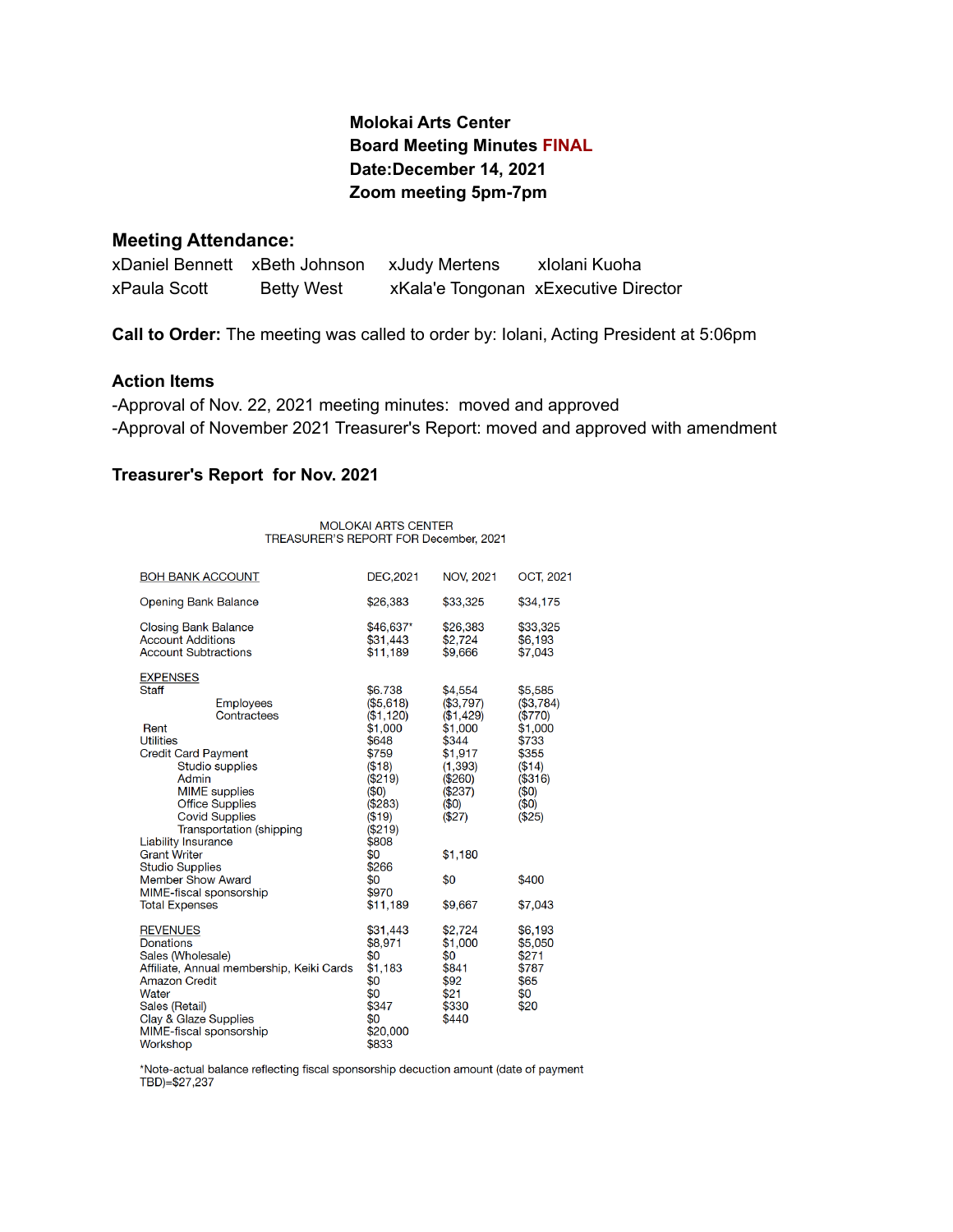## **Profit and loss statement report:** BOD already has the reports in hand from last meeting **INFORMATION:**

**Board Succession (New Members and Officer Slate):** no new business **New Facilities Committee Report:**

-tabled until early Jan when the committee will reconvene

**Budget Committee:** tabled: will meet before end of the year to set up 2022 budget

# **Communications/Secretary/Hawaii Craftsmen Report:**

-discussed strategies on people to take over the components of communications (such as the enewsletter and website updates). Description of replacing duties that Paula Scott has was reviewed. Each Board Member will write an article each month in order to contribute content. Assistant to the ED will be approached to take over the newsletter (will need training). Paula will approach the former person who did website updates previously (changes will need to come from the ED).

# **Executive Director's Report:**

I. Administration, Office

a. Request policy & procedures on Compensation and Conflict of Interest be on bylaws per state and federal grant requirements. Currently on the 'to do' list.

II. Classes, Workshops, Proposals

a. Mālama Molokai Wellness (fiscal sponsor) – 2nd Saturday Mālama Market (\$325), ukulele class TBD, Donations (3%)

- b. Molokai Instrumental Music Education (fiscal sponsor) Performance on Wed
- 12/15 6pm at Saint Damien of Molokai Church.
- c. Bayer workshop in January (wahine employees)
- d. Update Proposal form
- III. HA, AIR, Special Events
- a. HA program Committee met
- b. AIR program artists accepted
- IV. Grants, Fundraising
- a. End of year solicitation
- b. Aloha for Hawaii Charities
- c. Friends of Hawaii
- d. Reporting Maui OED
- e. Soup 'R Bowl Lanikeha confirmed
- f. Update Guidestar, other fundraising profiles
- V. Membership Development members still unable to do discount online
- VI. Donor Development letters this week
- VII. Community Outreach
- a. Hawaii Museum Association PD in 2022
- b. SFCA Arts First! no meeting in December
- c. Music for Hawaii Foundation donation of 6 music stands for MIME
- VIII. Building Partnerships
- a. Kualapuu 21st Century last class on Thursday
- b. OHA PENDING art gallery in new constituent space.